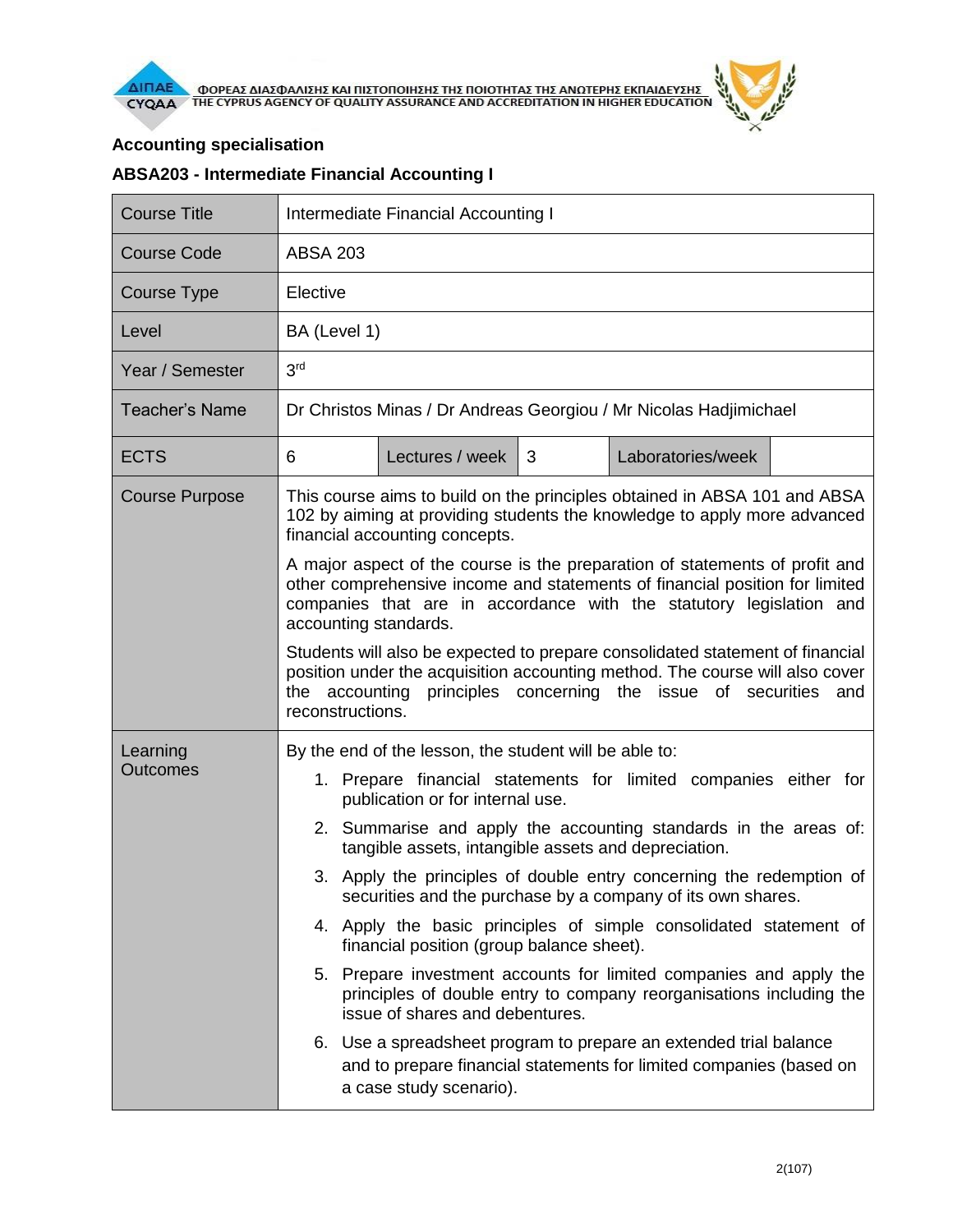

**AITIAE A OOPEAE AIAE DANIERE KAI TIIETOTOIRERE TRE TOIOTRTAE TRE ANOTEPRE EKTIAIAEYERE AND ACCREDITATION IN HIGHER EDUCATION** 

| Prerequisites         | ABSA 102.                                                                                                                                                                                                                                                                                                                                                                                                                                                                                                                                                                                                                                                                                                                               | Co-requisites | None.                                                                                                                                                                                                                                                                                             |  |  |  |  |
|-----------------------|-----------------------------------------------------------------------------------------------------------------------------------------------------------------------------------------------------------------------------------------------------------------------------------------------------------------------------------------------------------------------------------------------------------------------------------------------------------------------------------------------------------------------------------------------------------------------------------------------------------------------------------------------------------------------------------------------------------------------------------------|---------------|---------------------------------------------------------------------------------------------------------------------------------------------------------------------------------------------------------------------------------------------------------------------------------------------------|--|--|--|--|
|                       |                                                                                                                                                                                                                                                                                                                                                                                                                                                                                                                                                                                                                                                                                                                                         |               |                                                                                                                                                                                                                                                                                                   |  |  |  |  |
| <b>Course Content</b> | • It is assumed the contents of the modules ABSA 101 and ABSA 102<br>are carried forward to this module.                                                                                                                                                                                                                                                                                                                                                                                                                                                                                                                                                                                                                                |               |                                                                                                                                                                                                                                                                                                   |  |  |  |  |
|                       | <b>Issue of shares and debentures:</b> Examine the theory on the issue of<br>shares and issue of debentures. Recognise the procedure when issuing<br>shares. Prepare the application and allotment account and the journals<br>for these entries. Prepare the ledgers for the: ordinary shares, share<br>premium, debentures and debenture premium and prepare the relevant<br>journals entries for these. Record entries and journals for calls in arrears<br>and calls in advance.                                                                                                                                                                                                                                                    |               |                                                                                                                                                                                                                                                                                                   |  |  |  |  |
|                       | Redemption of securities and purchase of own shares: Recognise<br>the legislation concerning redemption of securities and the purchase by<br>a company of its own shares. Prepare the ledger entries and journal<br>entries when a firm redeems its securities (for example loan stock,<br>redeemable preference shares etc.). Prepare a revised statement of<br>financial position after the redemption of securities. Prepare the ledger<br>entries and journal entries when a firm purchases its own shares out of<br>distributable reserves or through a mix of a new issue of shares or<br>through distributable reserves. Prepare a revised statement of financial<br>position after the purchase of a company of its own shares. |               |                                                                                                                                                                                                                                                                                                   |  |  |  |  |
|                       | <b>Capital reorganisations:</b> Explain what is meant by the terms: "bonus<br>issues", "share splits", "share consolidation" and "rights issues". Prepare<br>the necessary journal and ledger entries for: bonus issues; share splits;<br>share consolidation; and, rights issues. Be able to interpret the effect on<br>the statement of financial position of these capital organisations.                                                                                                                                                                                                                                                                                                                                            |               |                                                                                                                                                                                                                                                                                                   |  |  |  |  |
|                       | • Investment accounts: Examine the theory and practice of double entry<br>bookkeeping as applied to investments with their effect on the statement<br>of financial position. Prepare the relevant ledger entries and journals<br>concerned with investment in securities and the returns on these<br>investments (e.g. dividends, interest). Prepare extracts concerning<br>investments for the statement of profit and statement of financial<br>position.                                                                                                                                                                                                                                                                             |               |                                                                                                                                                                                                                                                                                                   |  |  |  |  |
|                       |                                                                                                                                                                                                                                                                                                                                                                                                                                                                                                                                                                                                                                                                                                                                         |               | Limited company financial statements for internal use: Prepare<br>final accounts for limited company accounts for internal use. Determine<br>from given information in the statement of profit the: revenue, cost of<br>sales; gross profit; profit before tax and profit for the year. Determine |  |  |  |  |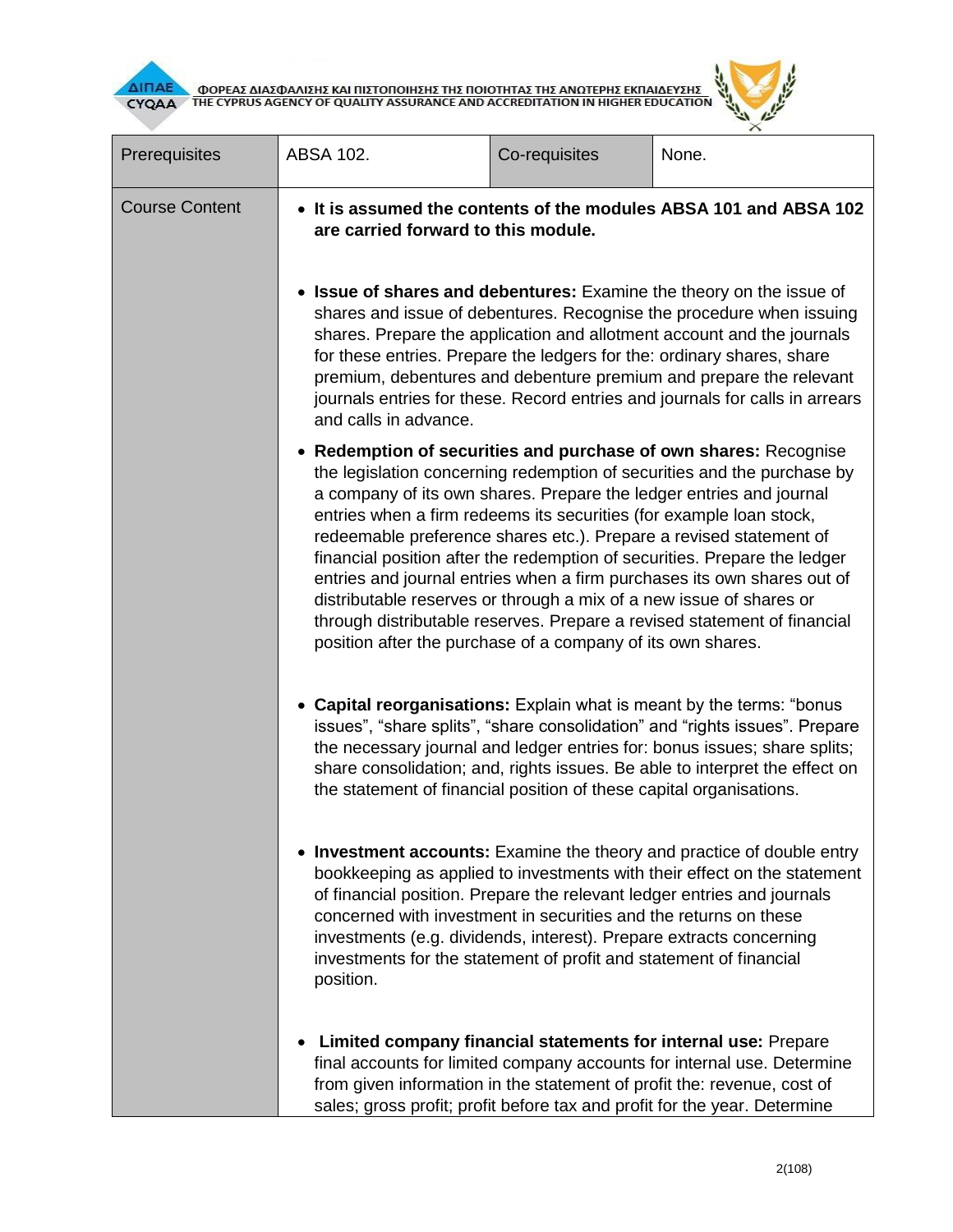from given information in the statement of financial position: non-current assets; current assets; capital and reserves; non-current liabilities and current liabilities. Examine the limitations of financial statements. Prepare final accounts via the extended trial balance through a spreadsheet program.

- **Limited company financial statements for publication:** Examine formats in line with the relevant legislation and accounting standards. Explain the nature and components of reserves. Prepare final accounts for limited company accounts for publication for single entities. Determine from given information in the statement of profit (in a form for publication): revenue, cost of sales; gross profit; profit before tax and profit for the year. Be able to apply in the financial statements for the impairment of assets and taxation. Determine from given information in the statement of financial position (in a form for publication): non-current assets; current assets; capital and reserves; non-current liabilities and current liabilities. Prepare the statement of equity from given information. Prepare extracts of the notes to the financial statements including those of property, plant and equipment.
- **Conceptual and regulatory framework:** Explain the term conceptual framework and why there is a need for it for financial reporting. Examine the role of international financial reporting standards (regulatory framework) in financial reporting. Examine the qualitative characteristics of useful information

That include amongst others: faithful representation and relevance. Examine what is meant by recognition and its criteria.

- **Accounting standards:** Examination of: definitions; recognition criteria; stages of recognitions; measurements and disclosure rules of accounting standards related to tangible assets, intangible assets and depreciation.
- **Introduction to consolidated financial statements (consolidated statement of financial position):** Explain the terms: parent, subsidiary, control and non-controlling interest. Analyse the significance of subsidiaries and non-controlling interests to group accounts. Prepare consolidated adjustments for goodwill, non-controlling interests and the retained profit. Prepare from given information a consolidated statement of financial position involving two or more companies in a group.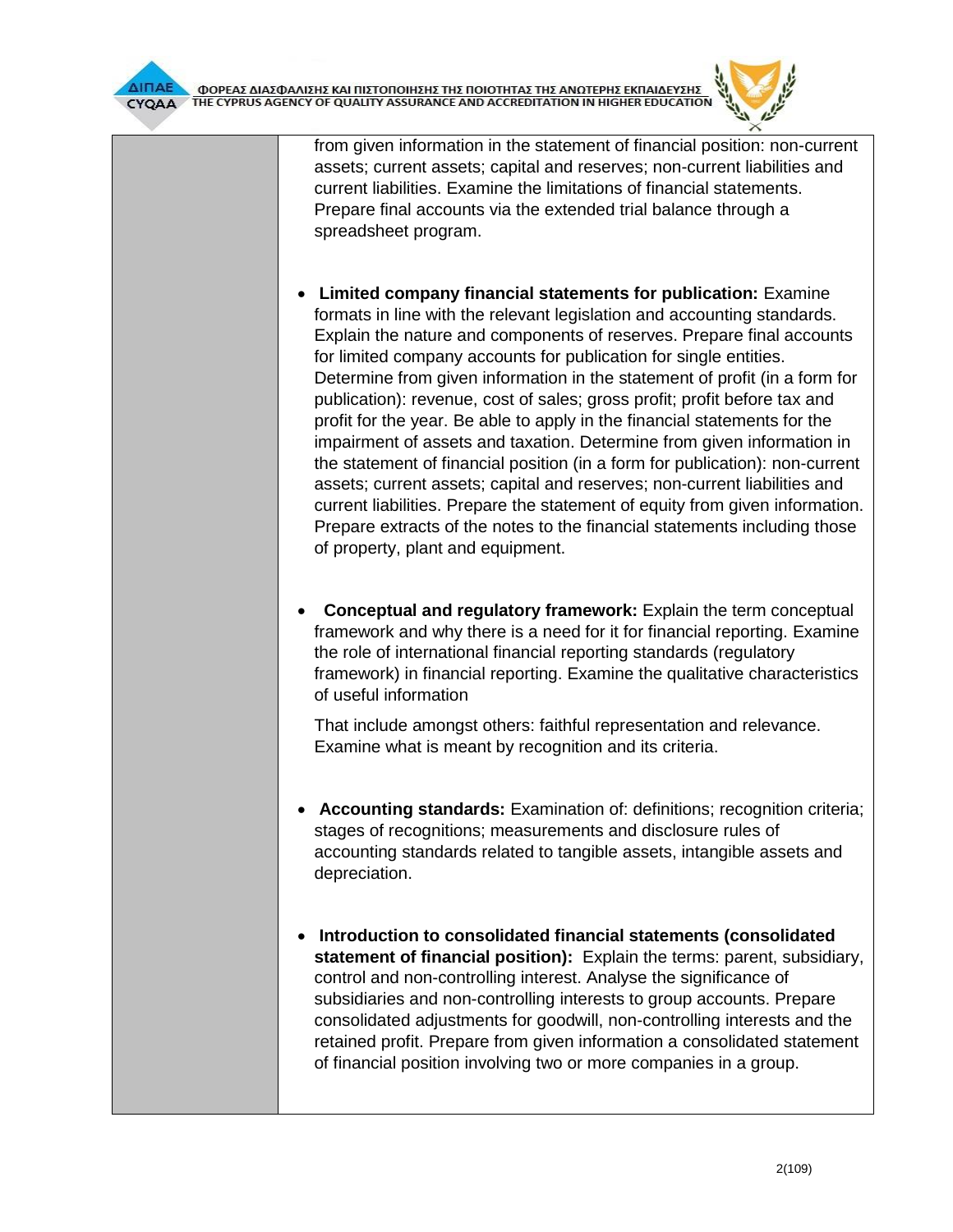



| Teaching<br>Methodology | The taught part of course is delivered to the students by means of lectures,<br>conducted with the help of computer presentations. Lecture notes and<br>presentations are available through the web for students to use in<br>combination with the textbooks.                 |  |  |  |  |  |
|-------------------------|-------------------------------------------------------------------------------------------------------------------------------------------------------------------------------------------------------------------------------------------------------------------------------|--|--|--|--|--|
|                         | Lectures are supplemented with class exercises carried out in class and via<br>homework. Class exercises for homework are submitted on the e-learning<br>platform for students to attempt and the solutions are posting on the<br>platform at a later date (around one week). |  |  |  |  |  |
| Bibliography            | Textbooks:                                                                                                                                                                                                                                                                    |  |  |  |  |  |
|                         | F Wood and A Sangster, Business Accounting Volume 2, 14 <sup>th</sup> Edition,<br>Pearson, 2018.                                                                                                                                                                              |  |  |  |  |  |
|                         | References:                                                                                                                                                                                                                                                                   |  |  |  |  |  |
|                         | Kaplan Publishing, ACCA Paper F3 (INT) Financial Accounting (FA)<br>Complete Text, Latest Edition, Kaplan Publishing.                                                                                                                                                         |  |  |  |  |  |
|                         | Pauline Weetman, Financial & Management Accounting: An introduction, 8th<br>Edition, 2019, Pearson.                                                                                                                                                                           |  |  |  |  |  |
|                         | BPP, AIA 13 Financial Accounting 3: Study Text, BPP Learning Materials,<br>2019.                                                                                                                                                                                              |  |  |  |  |  |
|                         | Andreas Georgiou (2018), The Cyprus Tourism Sector and its Investment<br>Environment, Science Prospects, Issue 9 (108), 2018, pp. 202-208.                                                                                                                                    |  |  |  |  |  |
| Assessment              | (a) Methods: Students will be assessed with coursework that involves an<br>online assignment (quiz), a midterm test and a final exam. The course<br>involves both explaining theoretical concepts and also solving numerical<br>problems in financial accounting.             |  |  |  |  |  |
|                         | (b) Criteria: The assessment criteria can be generalised as follows<br>concerning the area assessed:                                                                                                                                                                          |  |  |  |  |  |
|                         | 86% or more – Excellent application of problem solving skills.<br>٠<br>76%-85% - Very good application of problem solving skills.<br>66%-75% - Good application of problem solving skills.                                                                                    |  |  |  |  |  |
|                         | 56%-65% - Satisfactory with some success in applying problem<br>solving skills<br>50%-55% -Satisfactory with limited success in applying problem                                                                                                                              |  |  |  |  |  |
|                         | solving skills<br>Below 50% - Little or no application of problem solving skills.                                                                                                                                                                                             |  |  |  |  |  |
|                         |                                                                                                                                                                                                                                                                               |  |  |  |  |  |
|                         | (c) Weights:                                                                                                                                                                                                                                                                  |  |  |  |  |  |
|                         | 20%<br>Assignment (online)                                                                                                                                                                                                                                                    |  |  |  |  |  |
|                         | Mid-term test<br>20%<br>Final exam<br>60%                                                                                                                                                                                                                                     |  |  |  |  |  |
|                         |                                                                                                                                                                                                                                                                               |  |  |  |  |  |